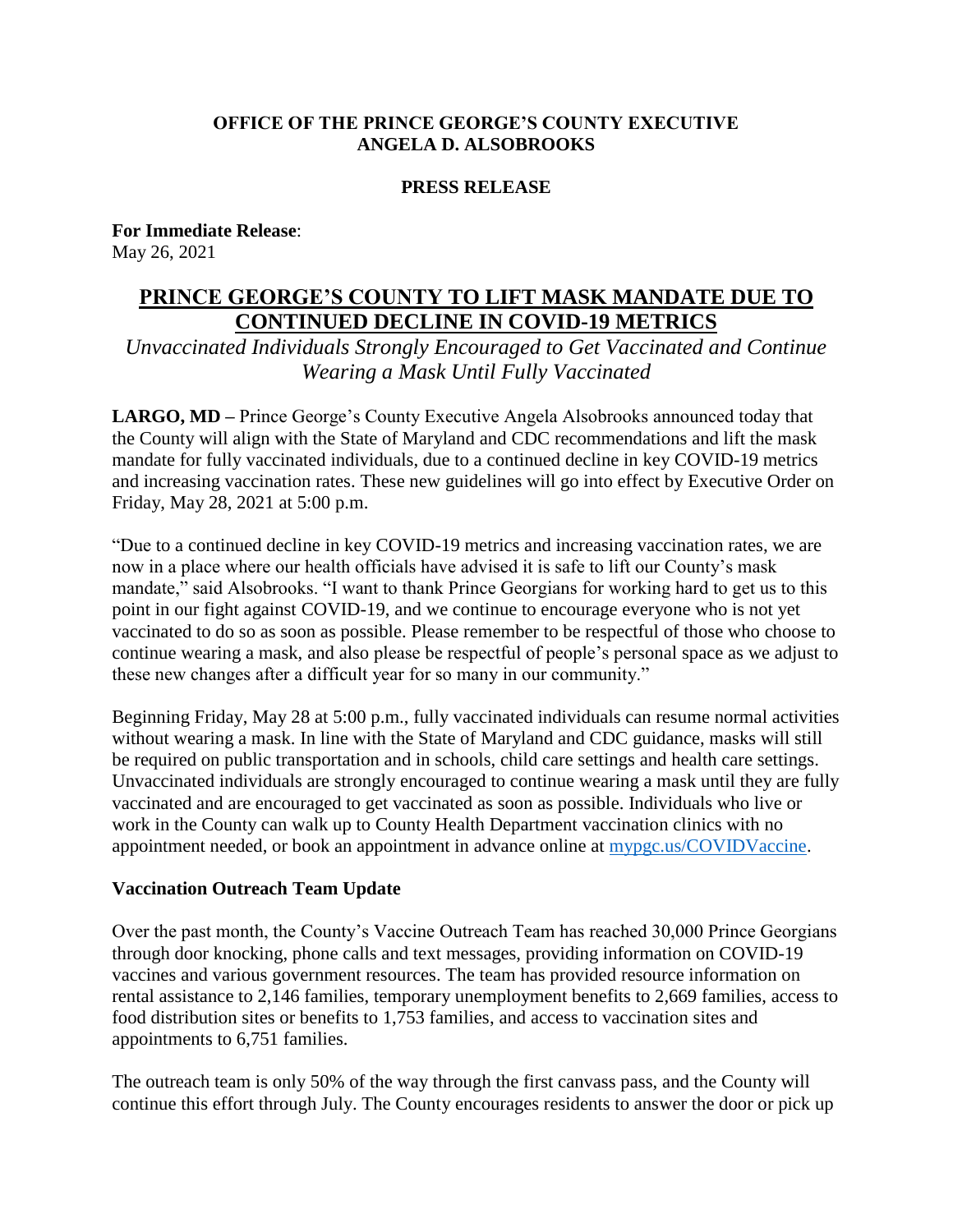the phone if a member of the outreach team contacts them. Outreach team members will always wear bright yellow vests and carry identification badges to show they are affiliated with Prince George's County Government.

## **Summer Programming for Young People & Crime Prevention Efforts**

The County Executive also announced that her office is finalizing the Alsobrooks Summer Passport Program, which will give youth ages 12 to 18 throughout the County a variety of safe and fun activities to choose from this summer. This program will operate from June to August, offering a number of day and evening events.

A few of the engaging activities for youth will include a 3-on-3 basketball tournament, a bowling experience, a Six Flags experience with both an educational component as well as an entertainment component, and family movie nights. The County is also planning an educational opportunity from the Plumbers and Steamfitters unions to teach trades to young people that can open their eyes to entrepreneurship. Additionally, the County is planning a cyber security and drone camp. More details and information on how to sign up for these opportunities will be available in the near future.

In addition, the Maryland-National Capital Park & Planning Commission, Department of Parks and Recreation recently reopened a number of community centers and facilities, and they are actively expanding summer programming available for residents of all ages. Residents can view a list of open facilities, a list of classes and programs available, and register for those opportunities at [pgparks.com.](http://pgparks.com/185/Parks-Recreation)

The County will also provide 2,550 young people ages 14-22 with employment opportunities through the 2021 Summer Youth Enrichment Program (SYEP). The County received over 7,700 applications for this year's program, and applicants are currently receiving offers for a number of virtual and in-person opportunities available this summer. Some of those opportunities include an energy conservation program, an aviation program, trade certification programs in a variety of fields, and working at food distribution sites through the County Executive's Stand Up & Deliver program.

Finally, this afternoon the County Executive is beginning a series of community walks to help address issues in the community. Members of the County Executive's office, the Police Department, and County Government agencies will join residents to discuss crime and other quality of life issues that impact the community. The County will also host a town hall with Acting Police Chief Malik Aziz on June 15, and additional details for that event will be announced in the near future.

### **COVID-19 Numbers & Vaccinations**

Over 712,000 total vaccinations have been provided to County residents. 429,131 residents have received at least one dose of a vaccine, and 330,269 residents are fully vaccinated. Approximately 55.4% of residents ages 12 and over in the County have received at least one dose of a vaccine.